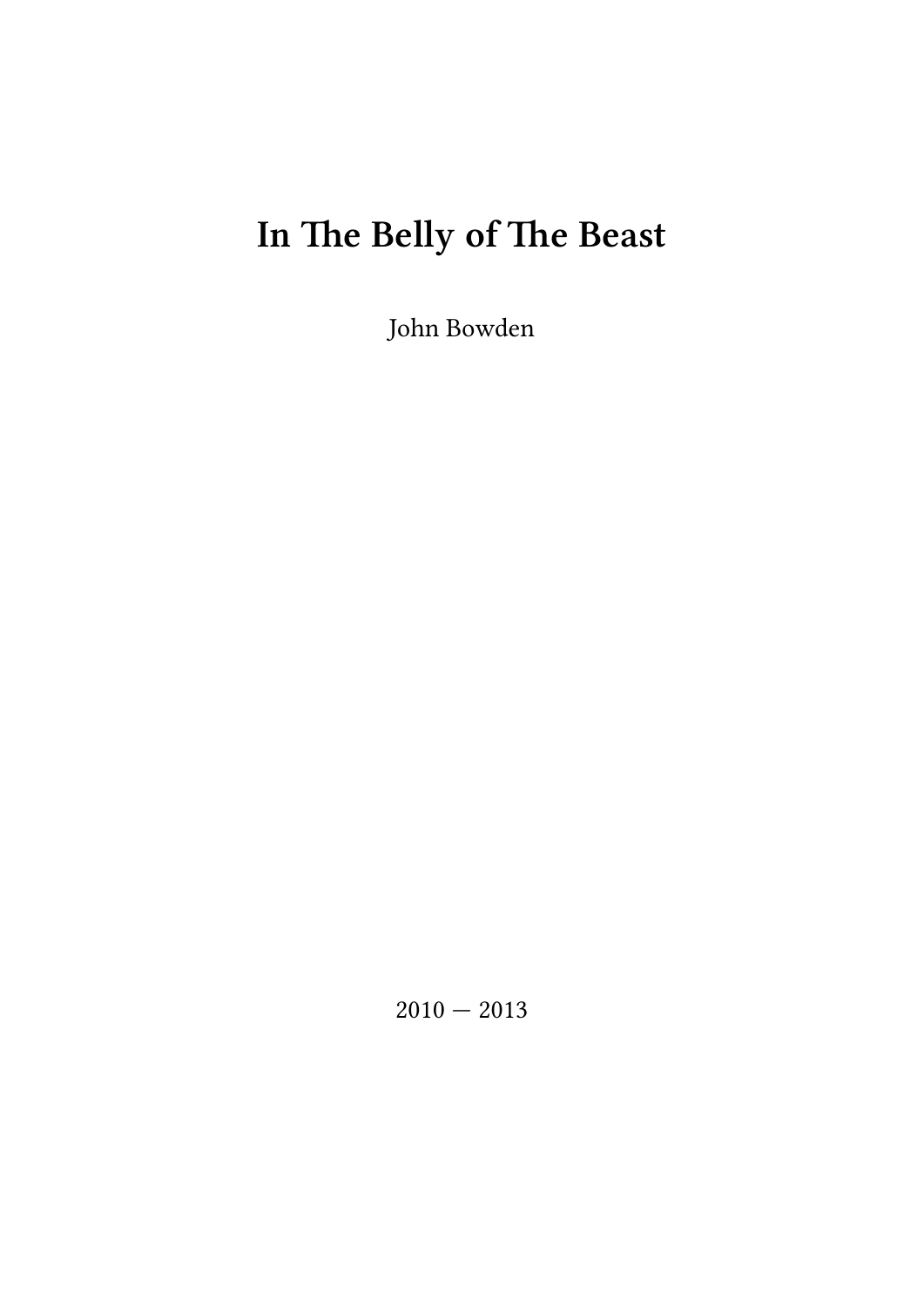### **Contents**

| In The Belly of The Beast                    | 4  |
|----------------------------------------------|----|
| <b>Education Is Subversive In Prison</b>     | 7  |
| Letter about prison psychological repression | 13 |
| Criminalising Children In The Care System    | 16 |
| <b>Conditions in Youth Prisons</b>           | 18 |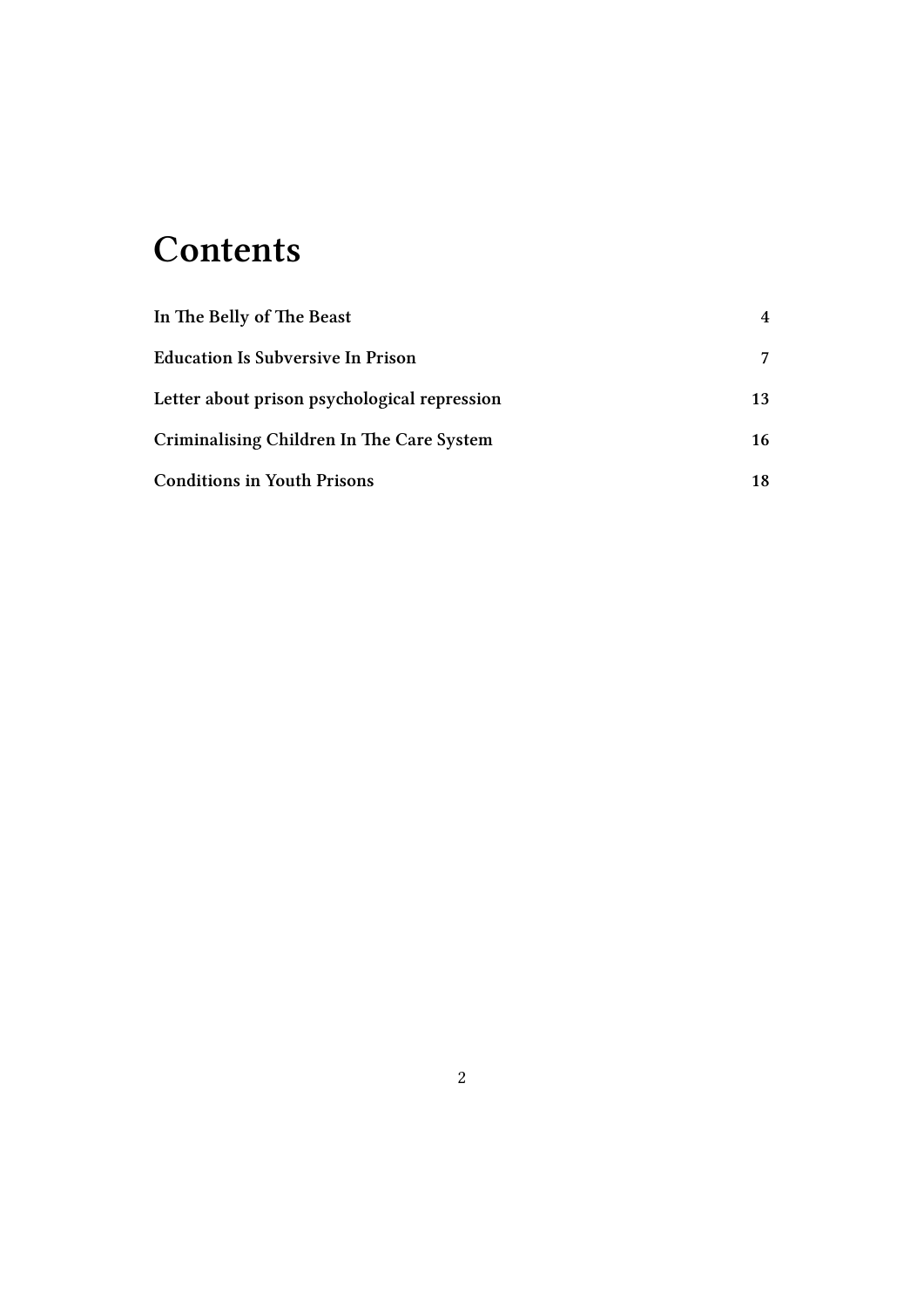*For the past 30 years John Bowden has been at the forefront of the British prison struggle, and is by far our most prolific prisoner writer. Time and again, John's articles have shone a searchlight into the State's murky dungeons, exposing brutality and repression, and challenging the very nature of prison. For many years now, John has been held in jail because of his political views and his willingness to challenge injustice. That has never been clearer than now, as the State attempts to use 'secret evidence' to keep him behind bars.* Leeds ABC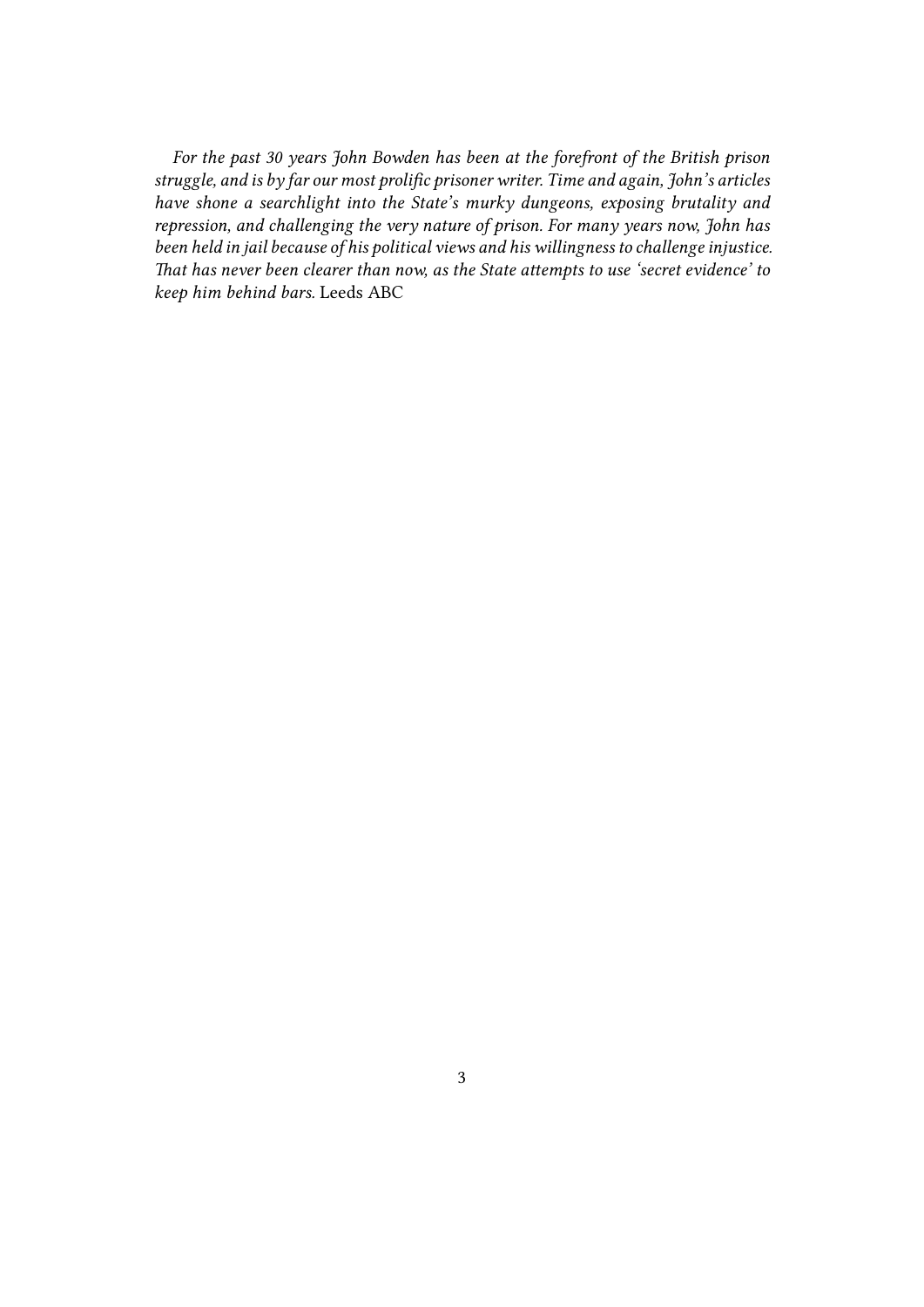### <span id="page-3-0"></span>**In The Belly of The Beast**

Fyoder Dostoevsky, the Russian novelist and sometimes political dissident, once wisely observed that a good barometer of the level and quality of a society's civilisation is the way it treats it's prisoners, the most dis-empowered of all social groups.

There has of course always existed a sort of socially organic and dynamic relationship between prison society and the wider ordinary society beyond it's walls, and the treatment of prisoners is usually an accurate reflection of the relationship of power that prevails between the state and ordinary working class people in the broader society. It is how political power is shaped and negotiated between the state and the poorer social groups on the outside that essentially determines the treatment of prisoners on the inside.

Prisons are concentrated microcosms of the wider society, reflecting it's social and political climate and the balance of social forces that characterise it's political culture. The more authoritarian and politically oppressive the society, the more brutal it's treatment of prisoners is. The treatment and sometimes the very lives of prisoners is therefore critically dependent on the balance and alignment of power in society generally. For example, changes in state penal policy always tends to reflect shifts and changes in that relationship of power between the poor and powerless and the elites who constitute a ruling class, and it is always the more marginalised and demonised groups such as prisoners who feel and experience the repression more nakedly when society begins to shift even further to the right.

During the 1960s, 1970s and part of the early 1980s structures of established power in society were seriously challenged and the atmosphere and movement of radical social change became manifested within the prison system itself in prisoner protests, strikes and uprisings, and an organised movement of prisoner resistance that was recognised and supported on the outside by political activists, radical criminologists and prison abolitionists. The struggle of long-term prisoners was recognised by such groups as a legitimate political struggle against an institution originally and purposely created to punish the rebellious poor and as an integral part of an entire state apparatus of repressive social control, along with the police and judiciary. Just as the heightened social struggle of groups like the organised working class in the broader society caused a shift and change in the balance of power, within the long-term prison system itself prisoners used the weapon of solidarity and self-organised to collectively empower themselves as a group. This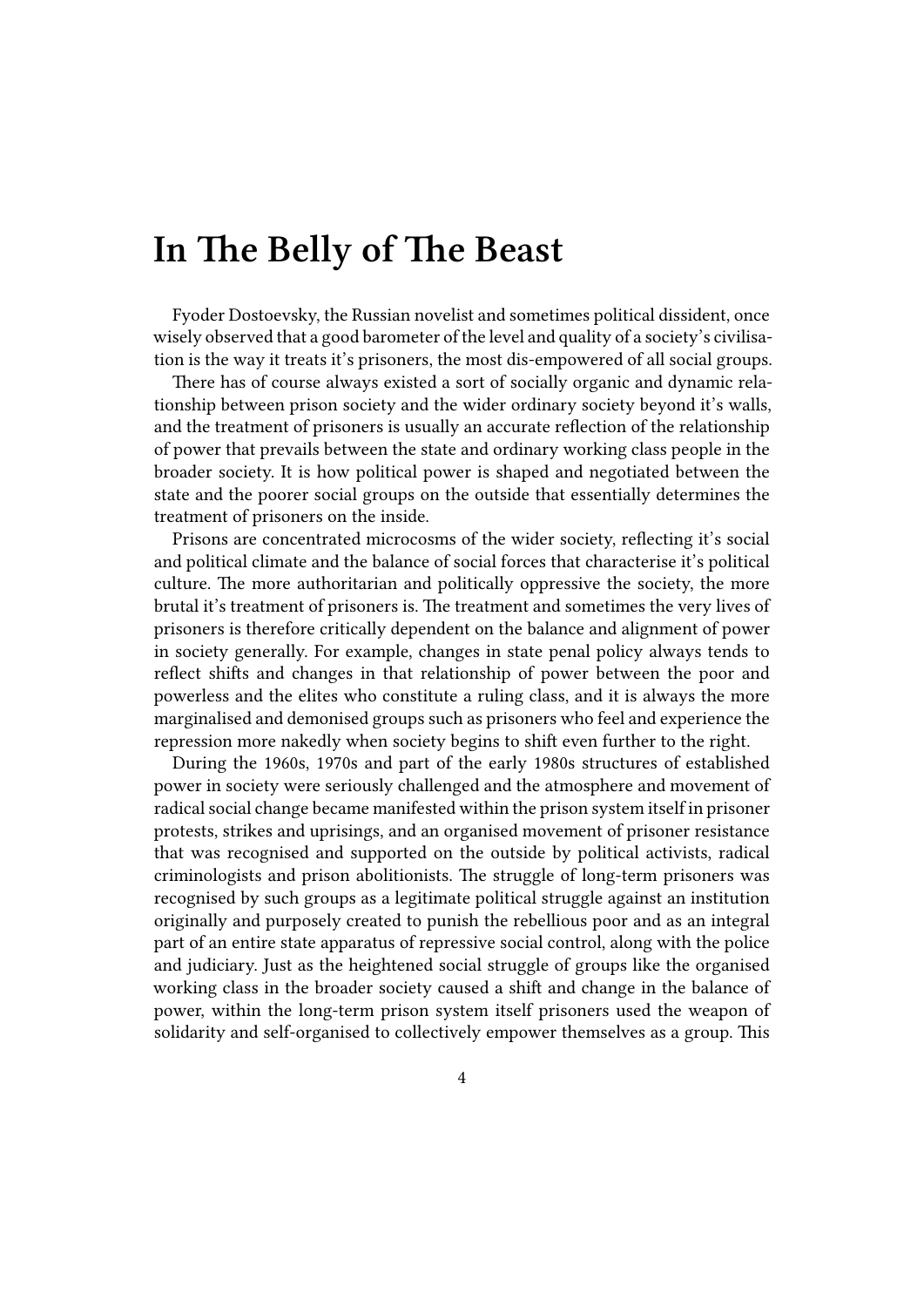climate of increased struggle and freedom that permeated society generally at that time found expression within long-term prisons and even found limited reflection in the thinking of those administering them with the adoption on policy of the one relatively liberal recommendation of the 1968 Mountbatten report concerning prison security: whilst Maximum-Security jails should make physical security as impregnable as possible the regimes operating in such institutions should also be made as relaxed as possible.

But just as changes in the balance of power can be to the advantage of progressive forces in society so it can shift the other way, and that is what happened in Britain during the 1980s and 1990s with the defeat of the organised working class movement and the apparently finale triumph of Neo-Liberal Capitalism (deregulation, free trade, unfettered profits and minimal state benefits – in short, capitalism at it's most savage) and a Thatcherite ideology of greed is good and "there is no such thing as society". This found expression in the treatment of prisoners with the seizing back of the long-term prison regimes and their re-moulding into instruments of "Dynamic Security" and naked repression. The control and absolute disempowerment of long-term prisoners was conflated with the necessity of physical security now. And of course the economic principles of Neo-Liberal Capitalism also found expression in the prison system with "Market Reforms" and the flogging off of increasingly greater parts of it to multi-national private prison entrepreneurs. Prisoners would now be bought and sold as commodities and also as a source of forced cheap labour. They would also be taught and conditioned to know their true place in a massively unequal society, and prisons would revert to their original purpose of re-moulding working class "offenders" into obedient slaves of capital and those who own it. Towards this end the huge proliferation and empowerment of behavioural psychologists in the prison system over the last decade is a symptom; the breaking and re-creating of prisoners psychologically in the image of a defeated and compliant working class on the outside has become once again the purpose and function of prisons. Rebellion and defiance in prisoners is now labelled "psychopathic" and "social risk-factors", which depending on how they are "addressed" will determine the length of time one spends behind bars, especially for the growing number of "recidivist offenders" serving indeterminate sentences for "public protection".

As what were once tight-knit working class communities on the outside fractured and were destroyed following the last high point of organised working class struggle during the 1984 miners strike, so the solidarity and unity of long-term prisoners was broken and withered away. The flooding of heroin and crack cocaine into now marginalised and poor communities created an almost alternative economy and was reflected in the changing nature of the prison population. What had been a generation of prisoners from strong working class communities imbued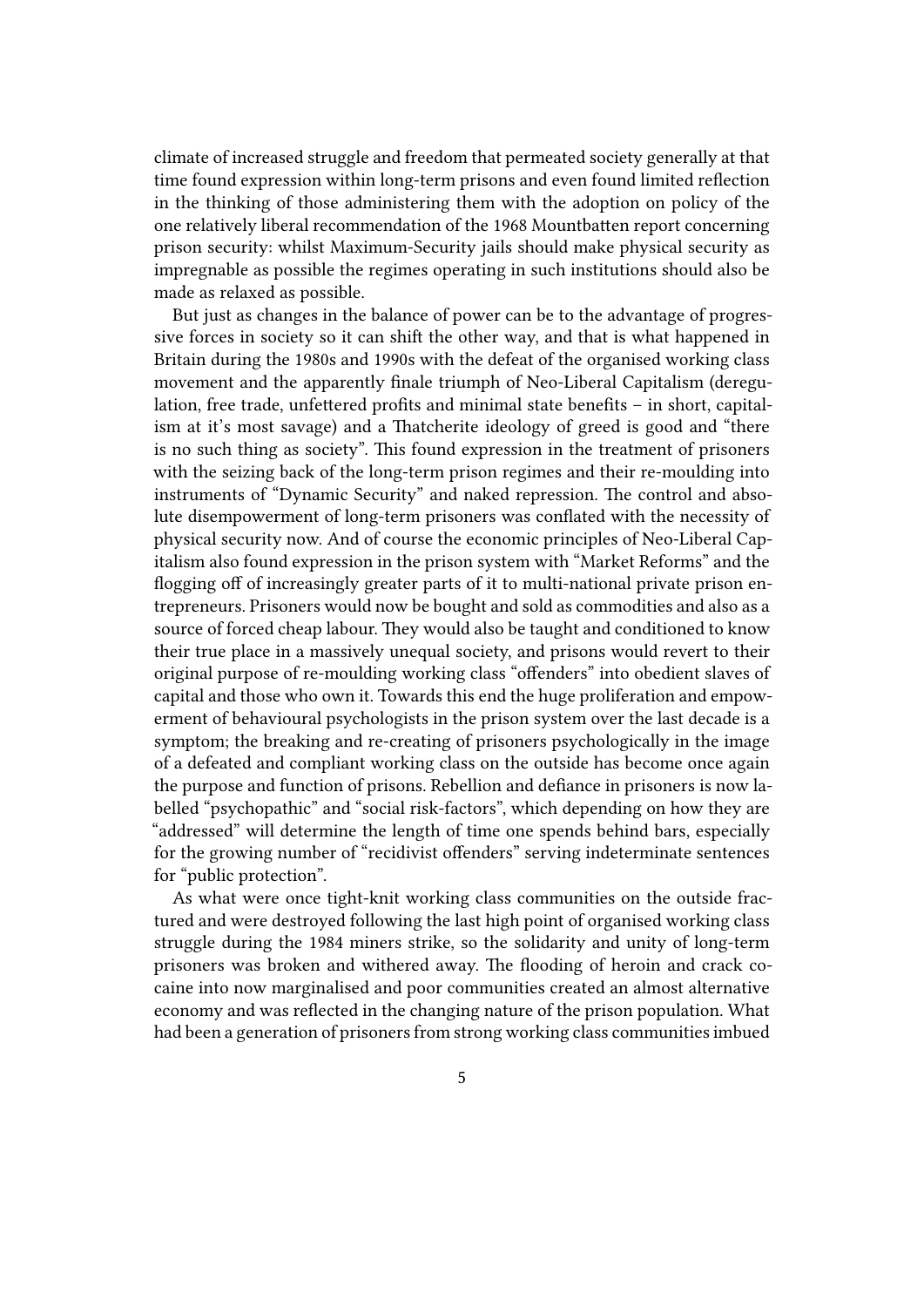with a culture of solidarity, mutual support and a readiness to confront and challenge official authority, was increasingly replaced by prisoners with no memory of a time before the victory of Thatcherism and the dog eat dog culture it bred and encouraged. The increasing prevalence of drug-orientated crime found expression in the "Millennium convict", lacking in principle and with an acquiescent, submissive attitude towards their captors and a focused determination to do whatever it takes to achieve an early release from prison.

The uprising at Strangeways prison in 1990 was the last significant expression of collective defiance and protest in a British jail and is unlikely ever to be repeated in such a form. The current Justice Secretary, Chris Grayling, with his Tory "Attack Dog" reputation and contempt for the human rights of prisoners, blended of course with his determination to sell-off virtually the whole of the criminal justice system to multi-national capitalism, is a perfect representation of the social and political climate outside prison. Deep economic crisis generates social fear and insecurity, and the scapegoating of marginalised and demonised groups who are used as a focus for public anger. Folk devils and moral panics are stock in trade for the tabloids, Tory politicians and far right groups when social climate is at its most receptive for easy, powerless targets. Grayling is pandering to what he imagines is the masses appetite for revenge, as long as its not focused on those actually responsible for the economic and social destruction of people's lives.

If, as Dostoevsky believed, the treatment of prisoners is an indicator of a society's level of civilisation then we seem to be entering another Dark Age, and of course history provides us with some chilling examples of what can happen when an apparently modern and developed society enters such a phase.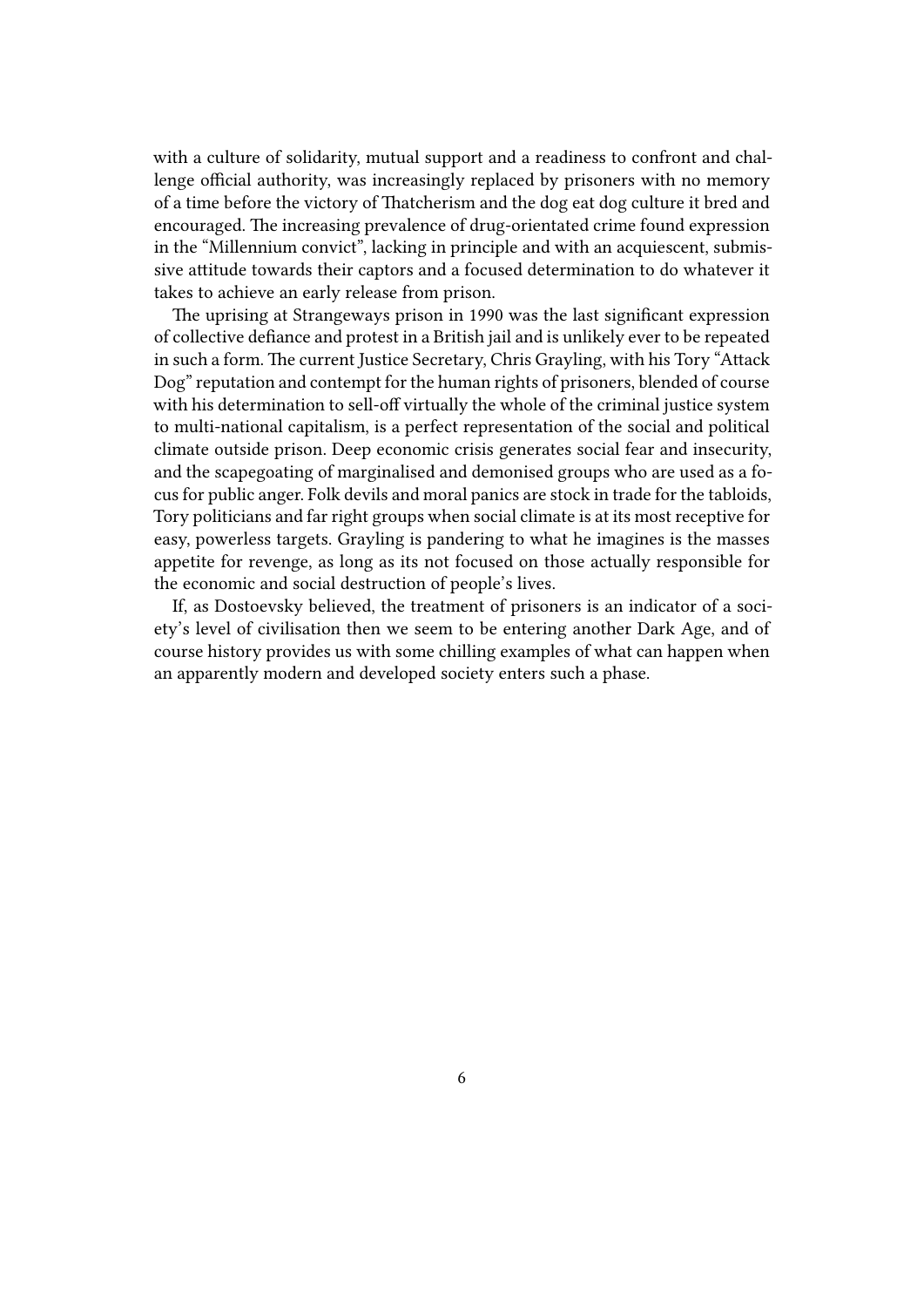#### <span id="page-6-0"></span>**Education Is Subversive In Prison**

The role of teachers and educational tutors employed by local colleges and contracted to work within the prison system can be a conflicting and potentially very hazardous one. Empowering prisoners with knowledge in an environment intrinsically organised to disempower them can sometimes be a dangerous activity.

Unlike the function and role of most other types of staff working within prisons (guards, probation officers, social workers and psychologists etc.) that revolve around the containment, control and disempowerment of prisoners, teaching within jails usually involves a relationship with prisoners that is often inimical to that custody and control dimension of prisons.The uniformed guards who basically control and maintain 'discipline' in prisons instinctively understand the empowering influence of education on prisoners, which is essentially why they view civilian teachers working within prisons with suspicion and as an always potentially weak link in the chain of security and 'discipline' (control), whose loyalty is always in question. There is a very strong and all-pervading occupational culture amongst prison guards that views any attempt to empower and humanise those over whom they exact an absolute degree of power as just another step to a liberalism that undermines and weakens the basic function of the prison – punishment and absolute control. It's an attitude and culture that teachers working within prisons are confronted by every day, as well as a balance of institutional power firmly tipped in favour of the guards, who charged with maintaining the physical security of the prison will always inevitably label teachers who question their authority and power as a 'security risk', which is a sure way of getting them removed from the prison and recalled to a local college usually desperate to protect and continue it's contract with the prison system.

Essentially, however, to usually poorly-educated prison guards it's the spectre of educated and empowered prisoners that disturbs and angers those responsible for maintaining and enforcing the 'good order and discipline' role of prisons, and in the mini totalitarian world of prison the aphorism "knowledge is power" is something clearly understood by those keeping prisoners in a constant condition of absolute powerlessness.

The education department, or Learning Centre at Shotts maximum-security prison in Lanarkshire, Scotland, was, before the arrival of Kate Hendry in the summer of 2011, a place of little inspiration or significance within the prison. The cur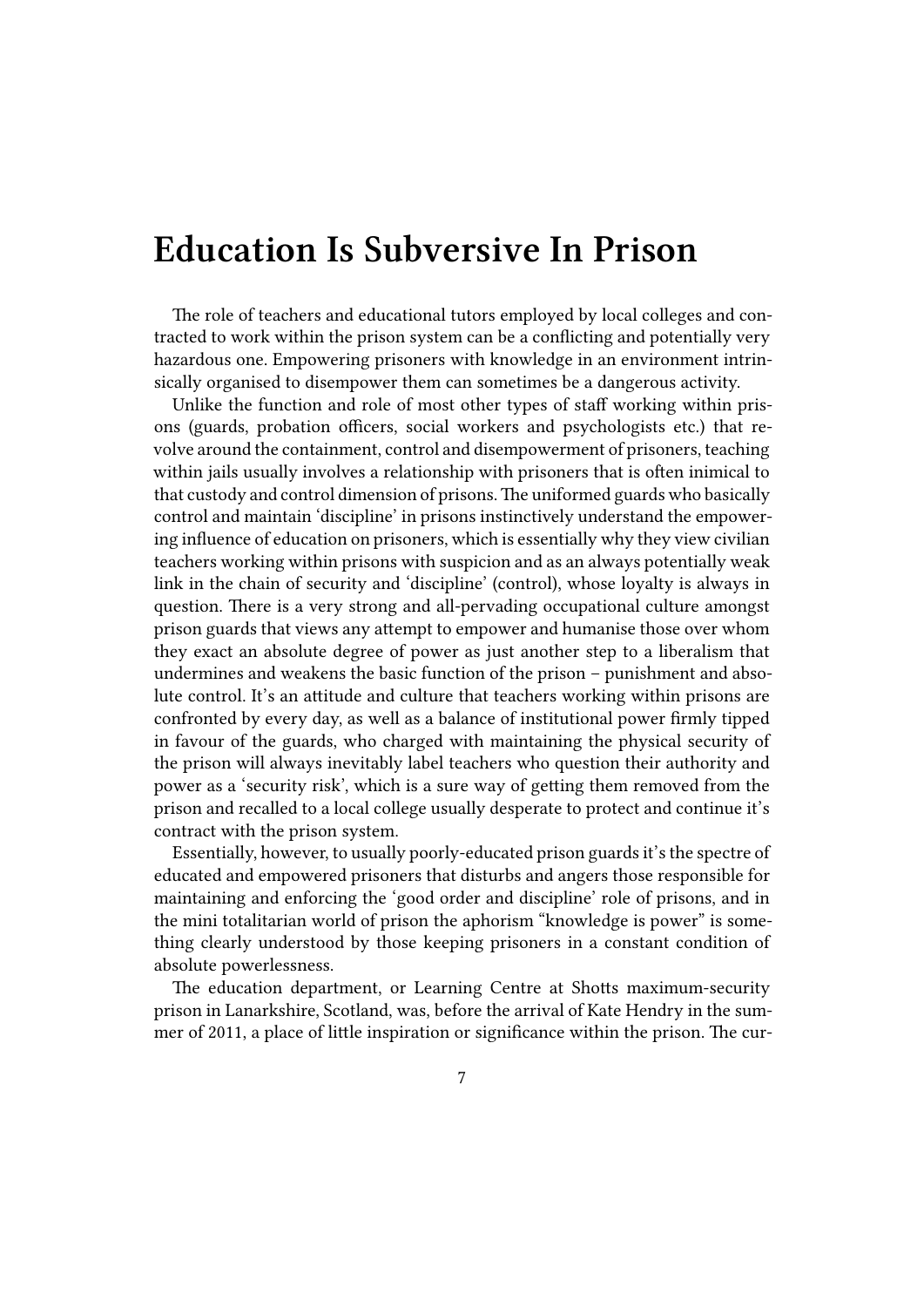riculum and number of subjects available was basic and poor, the classes poorly attended, most numbering less than a half-dozen prisoners, and teachers always mindful of their lowly position within the hierarchy of power within the prison. Education and classes were always peripheral to the main daily activity of the jail: enforced attendance in the cheap-labour work sheds where a more acceptable 'work ethic' could be instilled, the fundamental basis of prisoner 'rehabilitation' for those who have failed to accept their true place in class society. Classes were usually attended by those desperate to escape the mindless drudgery of the work sheds but unwilling to risk a 'disciplinary report' and the removal of even the most basic of 'privileges' by outwardly refusing to 'attend labour'. Classes were usually a last option before the punishment of the removal of recreation time with other prisoners or a spell in the very austere lock-down 'segregation unit'.

The function and purpose of the Learning Centre at Shotts had been reduced to achieving little more than the prison's statutory obligation to provide at least the basic rudiments of an education (the three Rs *[reading, writing, arithmetic]*) to those prisoners who needed and asked for it.

Kate Hendry's impact on the Learning Centre at Shotts prison could be fairly described, from the first day, as seismic, simply because of her commitment and dedication to providing a high quality of education to prisoners, something her colleagues in the Learning Centre, apart from the odd, isolated individual, had long ago forsaken in the interests of just supervising a class, not rocking the boat, and continuing to draw a salary. Kate also pushed hard against the boundaries that restricted the development of the Learning Centre, the institutional culture of control and 'dynamic security', that which says prison security is not just about bars, walls, lock and keys, but also about the control of prisoners, both physically and psychologically, and the treating with suspicion of anyone who enters and works with the prison who might threaten or challenge that concept of 'security'. Kate certainly did that with her uncompromising belief in and commitment to the educational and intellectual integrity of the Learning Centre, and her attempt to involve her chief employer, Motherwell College, far more closely in the activity and range of classes provided by the Learning Centre, thereby strengthening its independence from the restricting influence of the prison's management and their uniformed guards who believe prisoners should be watched, controlled and counted, not educated to a point where they might challenge the authority and legitimacy of the regime inflicted on them. An educated convict is a dangerous convict in the eyes of most jailers.

Her achievements within her first twelve months of working at the prison were considerable. She created a high-quality, award winning national prisoners' art magazine based at Shotts. She formed a prisoners/students representative forum with direct input into discussions and decisions influencing the management and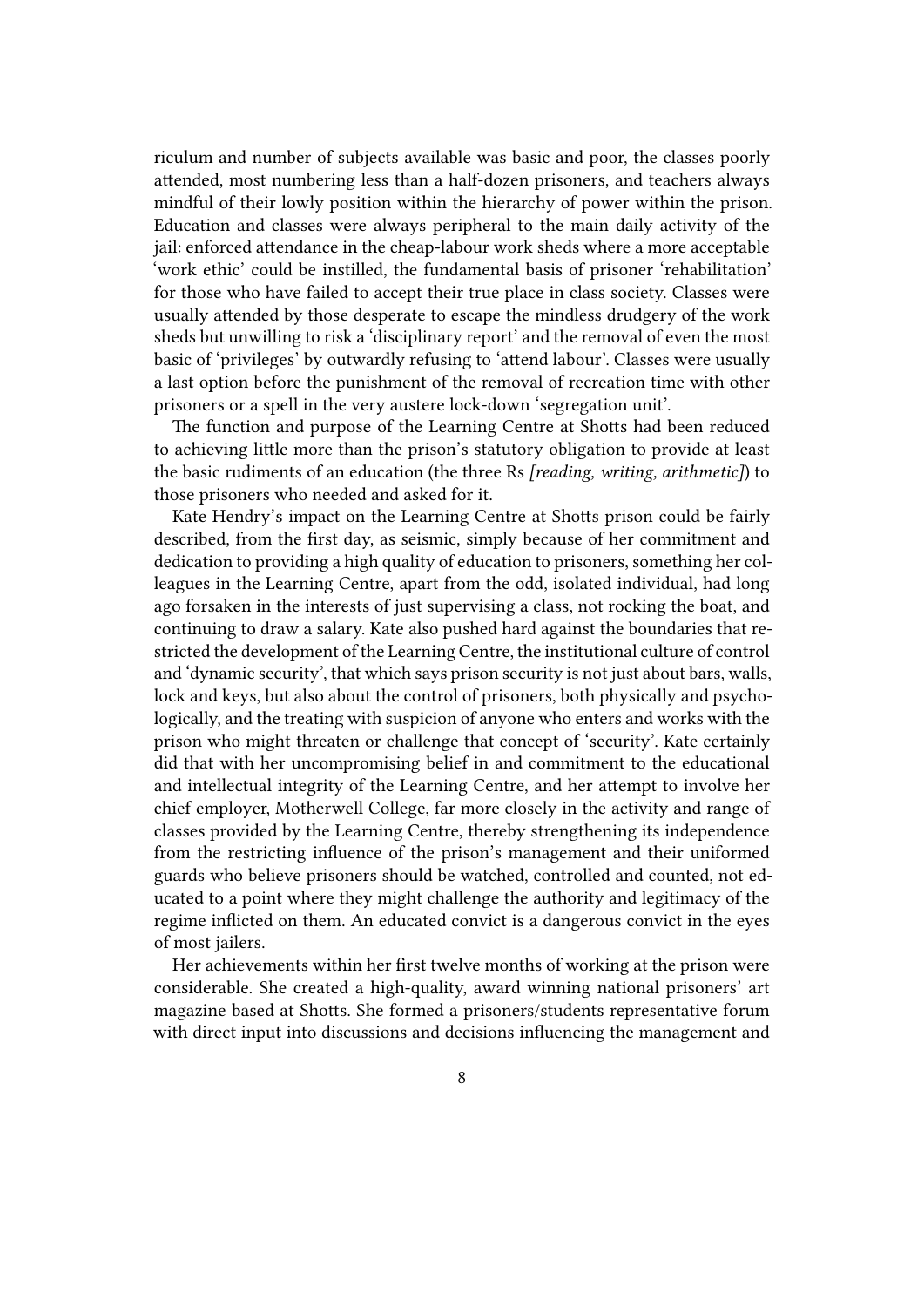quality of the Learning Centre. Virtually single-handedly she created a new library in the jail, where before there existed just a few shelves of pulp fiction and true crime books in an almost inaccessible area of the prison for prisoners. She organised a "Cuba Week", featuring Cuban music, art and films, and a talk from a representative of the Cuba Solidarity Campaign. She was in the process of organising a "Writers in Prison" week, looking at the lives and writing of prisoners of conscience from around the world, before the events that were to lead to her exclusion from the prison unfolded. For the relatively brief period of time that she worked at the prison she created a dynamic in the Learning Centre that was empowering and inspiring, and revealed the true potential of education as a means of transforming the lives of prisoners in a fairly revolutionary way.

I had attended classes in the prison a short while before Kate began working there and had attempted to organise a 'debate' class, encouraging prisoners who attended to learn the skills and confidence of public speaking and debate, something difficult for individuals whose self-esteem has been virtually destroyed by years, and often lifetimes of brutal institutionalisation. The class became a sort of organisational nucleus for events like a large debate held in the prison chapel and attended by prisoners throughout the jail, all debating the topic, "Alternatives to Prison", which a guard at the back of the chapel taking notes would subsequently become an 'entry' in my security file presented to the parole board, that claimed I had simply used "as a platform for his latest political views". Even before Kate's arrival in the Learning Centre at Shotts my presence and influence there was perceived as in some way 'subversive' and probably motivated by intention simply to create disruption and discontent within the jail.

My initial impression of Kate was unfortunately coloured by prejudice and suspicion and so I viewed her as a middle-class liberal probably driven by personal ambition, not the empowerment of my brother prisoners. I was wrong. I eventually collaborated with her on a number of projects within the Learning Centre that were probably viewed by the jail's administration as dangerously 'left-wing' and potentially threatening in terms of the effect they might have had on the intellectual confidence and increased self-esteem of prisoners. Over time the intellectual and political relationship I formed with Kate would be interpreted by some guards and jail managers at Shotts as a 'security risk' and justification for her removal from the prison. Two events probably became the catalysts for the process that would lead not only to her exclusion from the jail but a deliberate attempt by the administration to destroy her professionally and personally. The first was my openly confronting a delegation of Turkish prison officials being taken on a guided tour of the prison and its Learning Centre by the jail governor and an E.U. Official. Prior to their arrival Kate had made known her views about the visit and how it was legitimising and lending respectability to probably the most brutal prison sys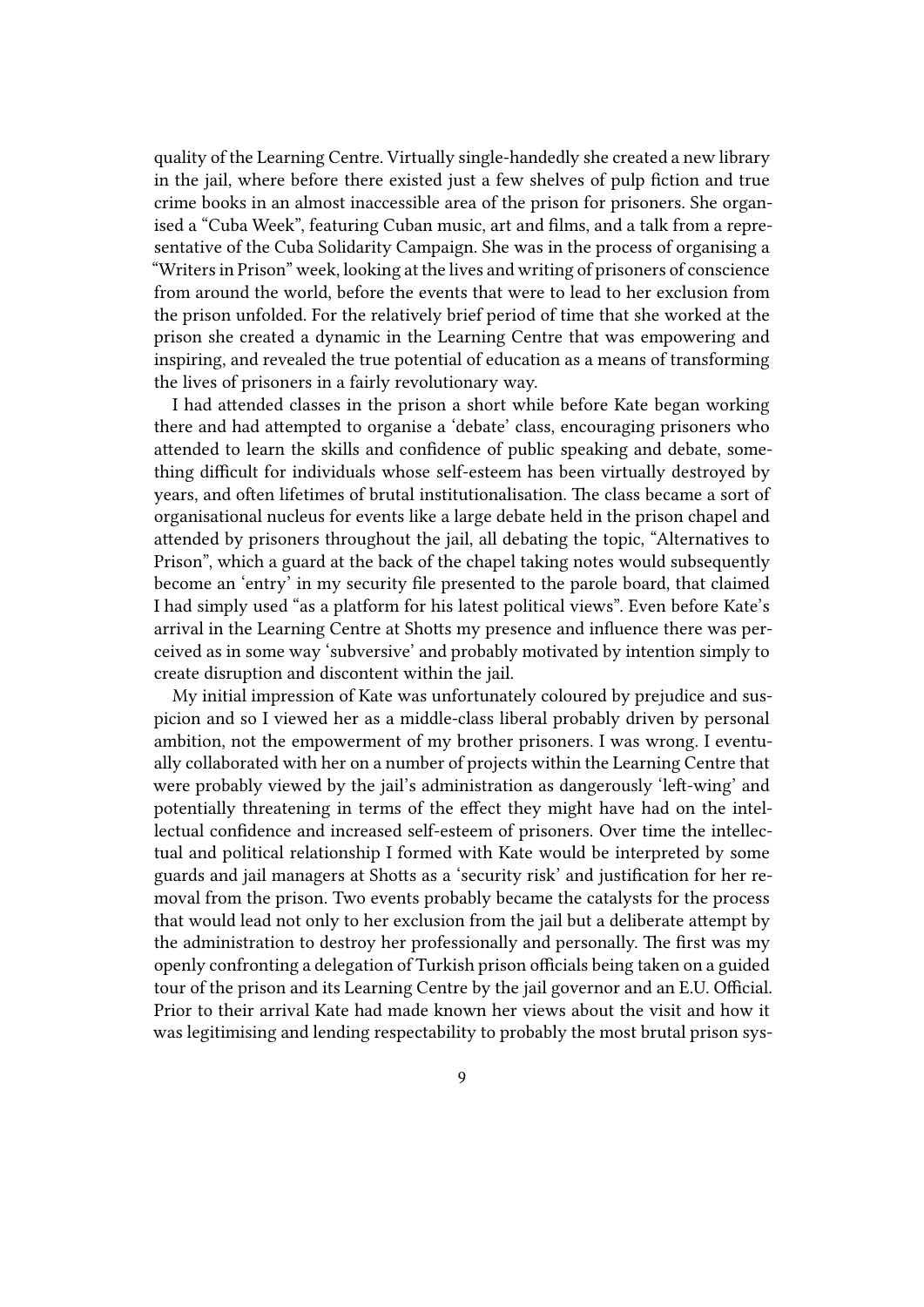tem in the so-called developed world. She was therefore viewed as complicit in my attempt to embarrass the visitors by confronting them with their verified record of human rights abuse.

The second event was clearly the most critical one, revealing as it did something about Kate's true loyalty in the eyes of the prison guards and clearly marking her out for removal from the jail as a consequence. Guards supervising the Learning Centre had obviously been told to 'keep an eye' on certain prisoners who attended classes ans restrict as much as possible their movement around the centre. I was in no doubt that I was one of the prisoners being more carefully watched.

One morning a young and particularly over-zealous guard decided to interpret the instruction to 'keep an eye' on me as probably a license to put me on a disciplinary charge for whatever he liked. He decided to 'nick' me for smoking in the Centre's tea break area. Not a single one of the twenty or so prisoners also in the area at the time saw me smoking, neither did the guard's own colleague who was also carefully watching those prisoners, including me. The guard's action quickly created an atmosphere of anger amongst both prisoners and teachers in the Centre, although the later had long ago learned never to take a prisoner's side in a dispute with guards and risk professional suicide as far as continuing to work in any prison was concerned.

Kate, however, was not so constrained and she directly approached the guard and expressed her unease about what appeared to be my victimisation. By appearing to openly take the side of a prisoner against a guard, Kate would provoke an immediate and total hardening of attitude against her by those who ran the prison. Her position wasn't helped by the official perception of the prisoner that she appeared to align herself with – a long-time "subversive" and "disruptive influence" in the prison.

I would subsequently be cleared of the charge the guard had invented against me by a prison disciplinary hearing, but for Kate the nightmare was about to begin.

The guard that Kate had confronted in my defence submitted a "security intelligence report" to the prison's security department alleging that Kate was involved in an "inappropriate relationship" with me and was therefore a "security risk". A prison manager then phoned Motherwell College and claimed that Kate had become "emotionally involved" with a prisoner and she was under suspicion. A manager at Motherwell College then phoned Kate at home late one night whilst her partner and children were present and informed her of the prison's allegation.

She was also informed that when she returned to the jail the following day she would be 'interviewed' by a security manager about the allegation. She was duly summoned to the prison's security department the next day and in the presence of the Learning Centre manager warned that prison staff suspected her of becoming unprofessionally close with a prisoner and that "boundaries" had been crossed. She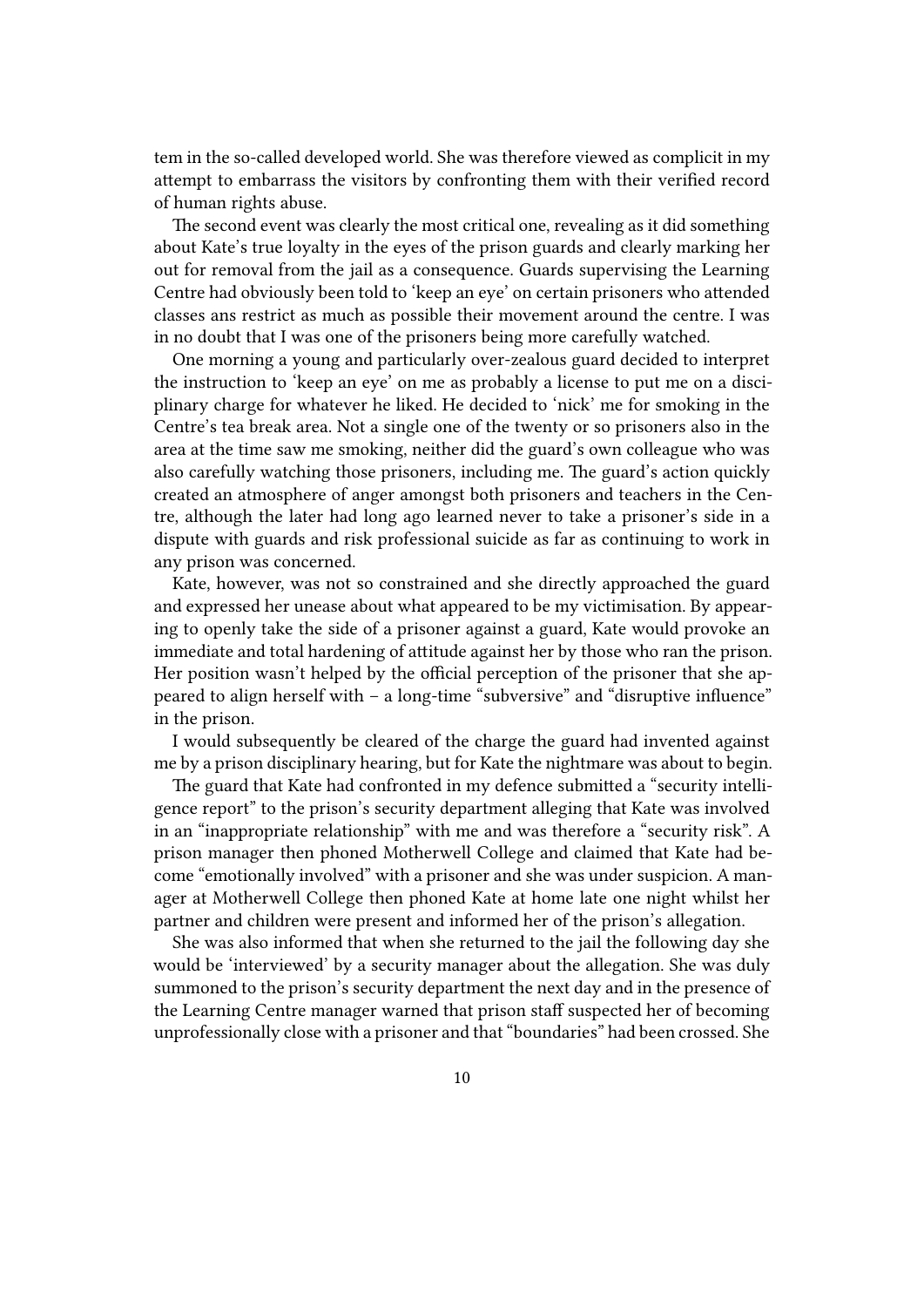strenuously denied the allegation and demanded to be shown what real evidence existed to support it. Of course there was none, so she was then warned that I was a "psychopathic" and "subversive" prisoner who was simply "manipulating" her for my own sinister and disruptive ends. She was then questioned about some of the projects we had organised in the Learning Centre and told that prison staff suspected my involvement in them suggested a "politically subversive" dimension to the activities that could impact on the "good order and discipline" of the prison. She was finally warned that I was being closely watched by the guards so her contact with me should be kept to the absolute minimum.

Of course the intention to remove Kate from the prison remained and a second guard submitted a "security intelligence report" on her, claiming she had taken me without permission to the prison library and spent some time there alone with me. This was a complete lie and related to a visit Kate, me and another prisoner had made to the old prison library to assess what books should be retained for the new library. She had obtained permission to take myself and the other prisoner to the old library which was situated in the busy administration area of the jail. The guard who submitted the security report against Kate was actually present with us in the library at the time.

On the 26<sup>th</sup> September 2012 a known prisoner informer told a member of the teaching staff that Kate had exchanged "love letters" with me and had witnessed us being intimate with each other. The teacher reported the information to the Learning Centre manager, who passed it on to senior prison management. The following day Kate was denied entry to the prison and Motherwell College told her that she would be placed before a college disciplinary hearing on a charge of "gross misconduct". I was also seen by two prison managers and informed that I was barred from the jail's Learning Centre and my behaviour was under investigation.

No "love letters" were ever discovered or produced as evidence against Kate or me, and when closely questioned by security staff at the prison all of the teaching staff said they had never witnessed or seen any inappropriate behaviour between myself and Kate, and neither had any of the guards who supervised the Learning Centre. The prison informer was revealed to be someone with a history of serious mental illness who had previously passed false information to prison staff.

Kate's treatment deeply angered the prisoners who attended the Learning Centre and who had benefited from her dedication and tireless commitment to prison education, so they organised and signed a petition in support of her and sent copies to the Scottish Prison Service H.Q. And the local M.P. For the area. The M.P. Pamela Nash, wrote to the governor of Shotts, Ian Whitehead, expressing concern about Kate's treatment and asking that the matter be fully and promptly investigated. She also asked that copies of her letter and Whitehead's response to it be made available to all those prisoners who had signed the petition. In his response White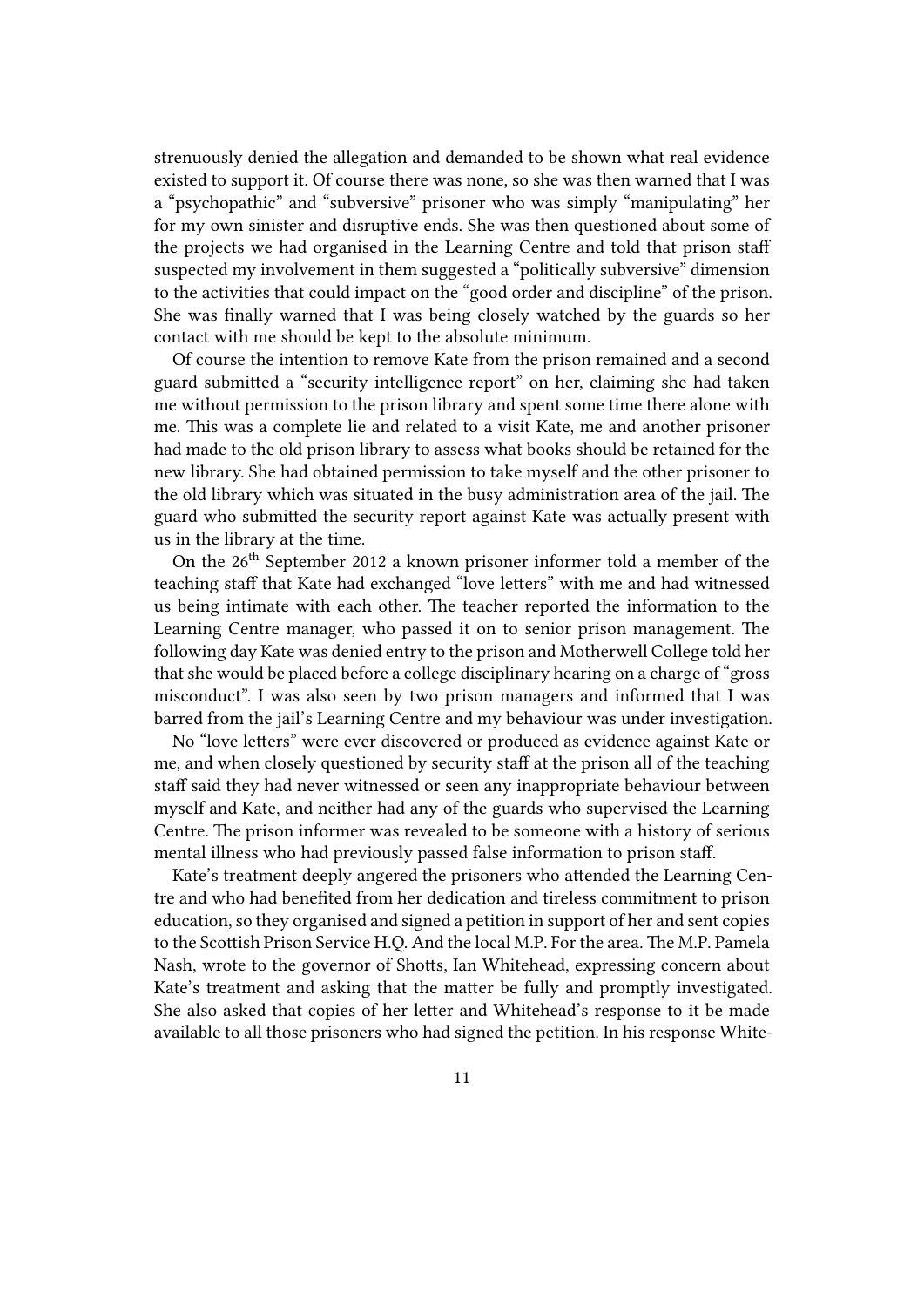head tried to absolve himself or his staff of any responsibility for Kate's removal from her post at the prison and instead shifted the blame and responsibility to Motherwell College, claiming they alone had decided to withdraw her from the prison, and the responsibility for any investigation subsequently lay with them.

A short while after that a story was leaked to a Scottish tabloid that claimed there had been a "love affair" between me and Kate, and inevitably I was described in the usual folk devil way. The purpose of those who passed the story to the tabloid was essentially to destroy Kate's professional and personal reputation.

Following Kate's sacking from the prison all her projects and work in the Learning Centre were closed down and eradicated. What happened to Kate Hendry absolutely epitomises the treatment of any member of staff working in prisons, especially in a 'non-custodial' role, who dares to relate to prisoners with humanity and solidarity. The position of civilian teachers is particularly hazardous in that regard because of the nature of their relationship with prisoners and the potentially empowering effect their work has on prisoners, something prison administrations would rather was purged from prisons for obvious reasons. In many long-term jails the education department or Learning Centre is the one place where its possible to effect a change in the relationship of power between prisoner and jailer, as well as returning some semblance of self-respect and intellectual integrity.

That is a spectre that unnerves those employed to subjugate and disempower prisoners, and their deepest wrath is reserved for those actively trying to make that spectre a living reality.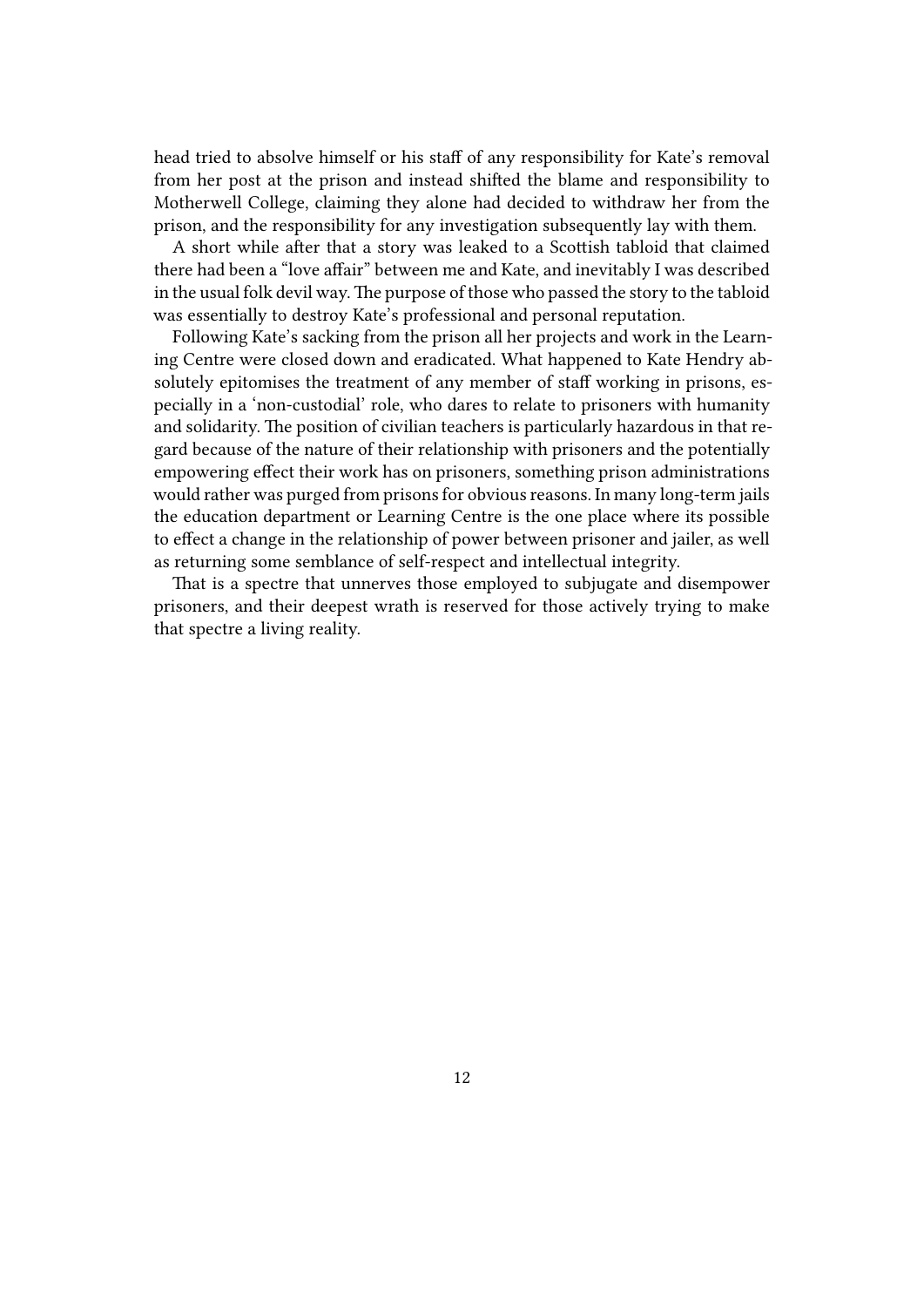# <span id="page-12-0"></span>**Letter about prison psychological repression**

The use by the prison system of in-house psychologists to medicalise the personality of "difficult" prisoners and prolong their imprisonment has become widespread and institutionalised. Historically the involvement and collusion of prisonhired doctors, psychiatrists and psychologists in the ill-treatment and repression of prisoners has a long and infamous tradition. In the 1960s and 1970s compliant prison psychiatrists frequently and unlawfully assisted prison staff to control and subdue "unmanageable" prisoners by forcefully administering psychotropic drugs in a practice known as the "liquid cosh". Jail psychiatrists also provided their authority to facilitate the removal of rebellious prisoners to high-security mental hospitals such as Broadmoor and Rampton in a practise that became known as "Nutting-off". In the early 1990s prison doctors at Wormwoods Scrubs Prison in London were revealed to have conspired and colluded with prison staff in coveringup the physical brutalisation of prisoners in the jail's segregation/punishment unit. A number of prison officers were subsequently prosecuted for having assaulted prisoners and the British Medical Council called for removal of prison doctors from the council's register.

Psychologists employed by the prison system and based in individual prisons are used as an integral part of the control armour of these jails in the guise of a "multi-disciplinary" team based approach to maintaining the status quo and disempowerment of prisoners. Just as prison doctors have sometimes been used to cover up the physical maltreatment and occasionally their murder at the hands of prison staff, so prison employed psychologists dutifully prostitute their authority to stigmatize prisoners as social misfits, psychopaths and sociopaths, thereby reenforcing their marginalisation and de-humanization and the power of the system over them. In the totalitarian world of prison system-hired psychologists they are encouraged and allowed to vent their innate middle-class prejudices and hatred of the poor and most marginalised confident in the knowledge they will never be held accountable.

In the summer of 2010 the Parole Board informed Glenochil Prison in Stirlingshire that a hearing was to be held to review my continuing imprisonment after 30 years and as part of that process a psychological report would be required to assess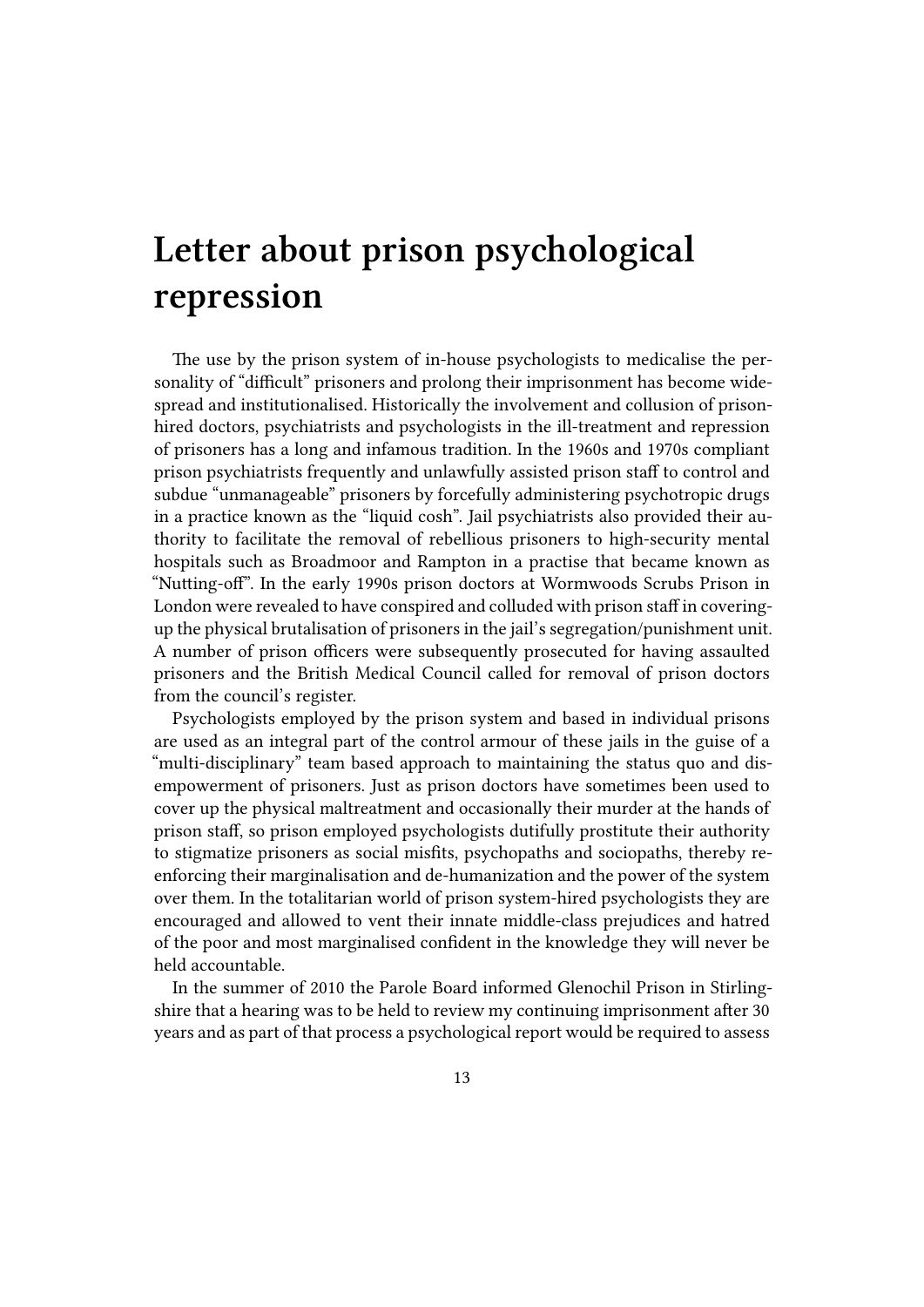my current state of mind and level of risk to the public. A senior forensic psychologist based at Glenochil, Kirsty Halliday, was asked to write the report. Halliday had no intention of writing an unbiased and impartial report, and knowing what was expected of her she immediately sought out the opinion of prison officers who a short time earlier had transferred me from Glenochil for what they alleged had been my attempt to create unrest amongst other prisoners. Before ridding themselves of me the same prison officers had been the subject of investigations by the Scottish Prisons Complaints Commission and the Scottish Public Services Ombudsman, both instigated by me, because of their concerted attempt to undermine sentence planning procedures and the prisoner personal officer scheme at the prison. Halliday writes in the introduction to her report that she held discussions with these prison officers to get their "impressions of John Bowden's behaviour whilst he was in the prison". The subsequent contents of her report are an obvious reflection of their hatred and bigotry which she provides with the jargon of forensic psychology.

She describes my propensity to complain and protest in prison as a symptom of "paranoia" and a personality disorder, and elaborates on this in the following way: "His tendency to experience strong feelings of anger appears to be linked to experiences of paranoid thoughts"; "It also appears that underlying paranoid thoughts linked to ideas of conspiracies characterize his attitude to prison authority"; "He has a tendency to lapse into paranoid suspicious feelings and thoughts"; "He has an issue with authority figures reflected by his responses in prison". The image created by Halliday in her report to a Parole Board assessing my suitability for release is one of a border-line mentally ill prisoner with a paranoia fuelled hatred of authority and a propensity for physical violence; she claimed that I had been "consistently violent" whilst in prison. In fact, my prison records show that over 30 years I had committed just 3 minor physical assaults against prison staff, the last one almost 20 years ago. Of course Halliday omits any reference to my physical ill-treatment in jail, especially a successful civil action that I launched in 1990 following my sustained beating-up by prison officers at Winson Green jail in Birmingham. Her dishonesty extends itself to blatant lies and twisting of facts; she claims in one place that I was transferred from Castle Huntly Prison in 2008 because I had formed what she described as an "inappropriate relationship with a female social worker" at the prison. In fact, it was what the administration at Castle Huntley claimed was my connection to a "terrorist organisation" (the Anarchist Black Cross) that provoked my transfer from the prison. The Health Professionals Council is now investigating the more flagrant distortion of facts in Halliday's report.

On the 11<sup>th</sup> March the Parole Board opened it's hearing at Edinburgh Prison and began to hear witnesses, but adjourned mid-way through the proceedings because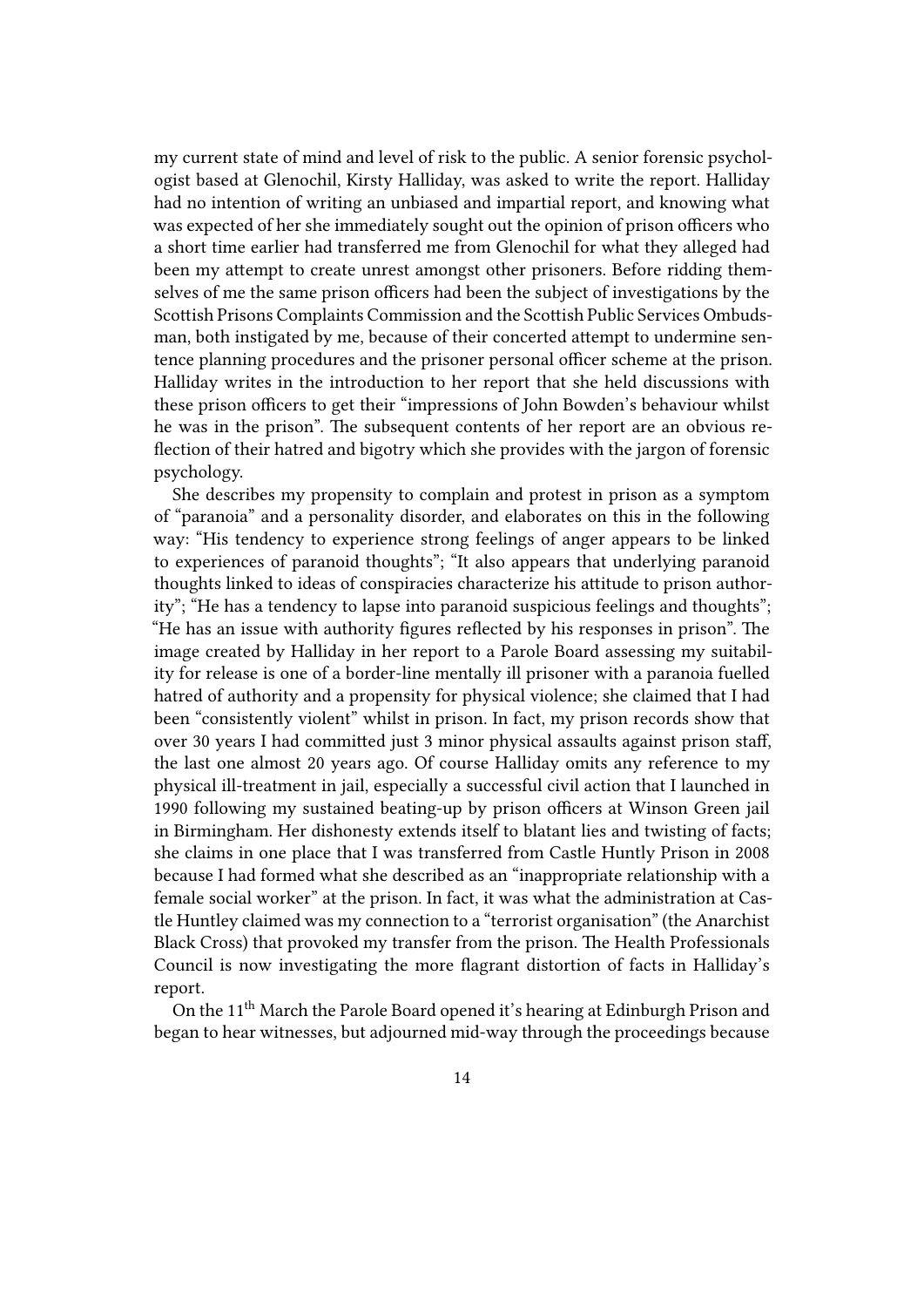Halliday failed to appear. Glenochil jail was contacted and a video link-up facility offered to Halliday via which to give her evidence and be cross-examined but she refused. It might now be necessary for the Parole Board to request that the Secretary of State for Scotland issues a witness summons compelling Halliday to attend the Parole hearing when it resumes in May. Obviously unable to defend the lies in her report Halliday is nevertheless arrogant enough to believe that the prison system will protect and insulate her from possible legal proceedings if she refuses to co-operate with the Parole Board . In the past Halliday has no doubt been rolled out many times by the management at Glenochil to write and lend her authority to psychological "risk-assessments" of prisoners that were little more than lies dressed up in psychological jargon, and probably never before has she had to defend or explain any of those lies, hence her cavalier attitude on this occasion when called to submit herself for cross-examination at my parole hearing.

Halliday's behaviour is in fact typical of prison psychologists generally, a group that over the last decade or so has been enormously empowered as the Parole Board and criminal justice system's obsession with the future potential risk of prisoners has increased dramatically. Within the prison system itself the massive proliferation of psychology based and run behaviour modification courses and programmes has become a veritable industry giving prison psychologists a dictatorial degree of power over prisoners, as well as providing them with enormous career opportunities and financial rewards. Within such a milieu of vested personal and occupational interest and common institutional purpose with ordinary prison staff the professional integrity and independence of prison based psychologists is fatally flawed and compromised. The wide scale use of middle class professionals like psychologists to legitimize the repression of prisoners of course breaches all ethical standards and should be exposed, challenged and opposed by all those interested and involved in the struggle for prisoners' rights.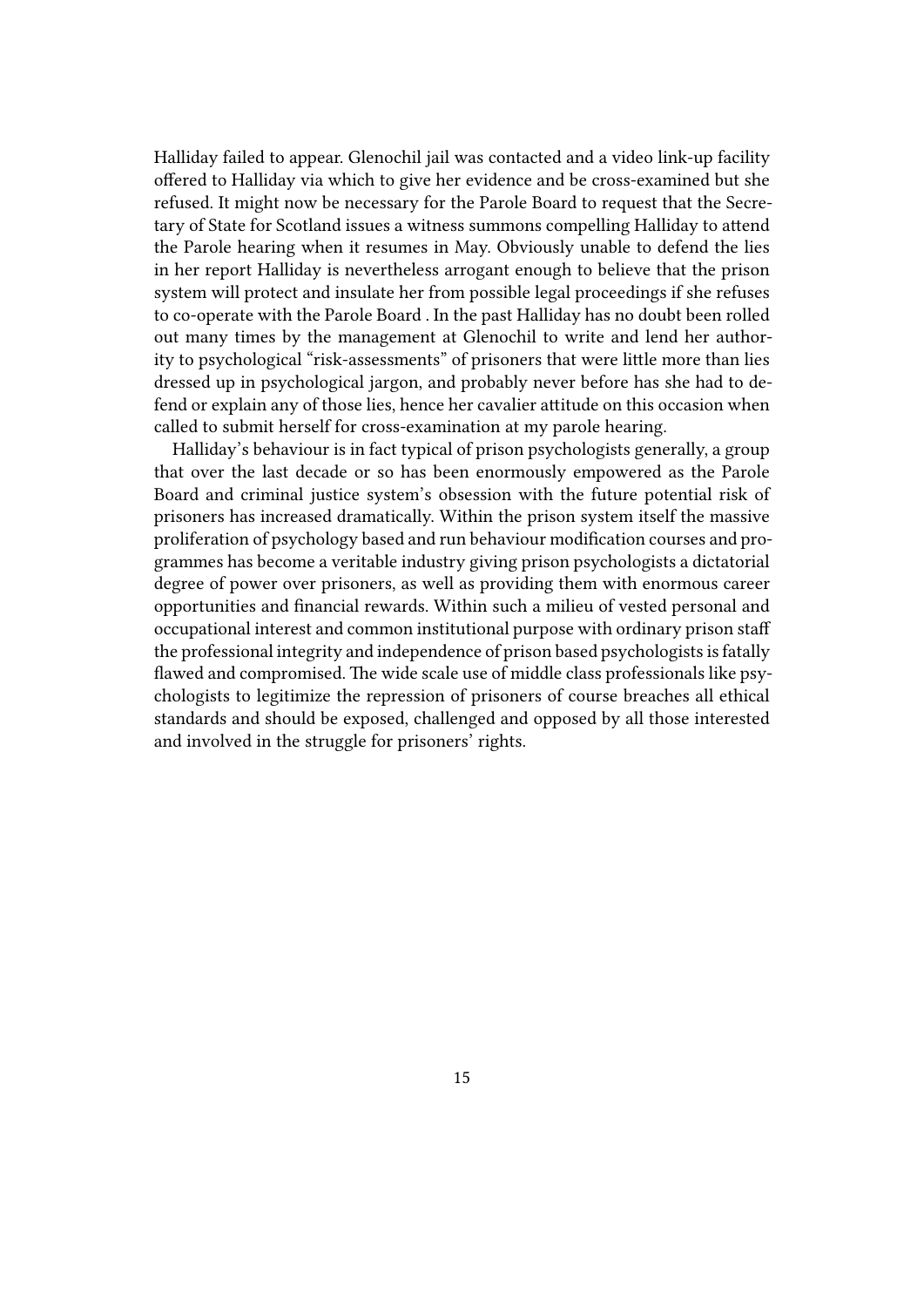# **Criminalising Children In The Care System**

Criminalising the behaviour of working class children and feeding them into the Criminal Justice System is a practice that has existed for generations and is now responsible for Britain having the unenviable reputation of Europe's worst jailer of children in terms of the numbers imprisoned.

"State raised convicts" form a substantial part of the adult prison population and all share a common genealogy of Children's Homes, Approved Schools, Borstals and Young Offenders Institutions, and finally the long-term prison system. Many children who through no fault of their own enter the so-called Care System are percentage-wise seriously at risk of graduating into the Criminal Justice System and a life disfigured by institutionalisation and social exclusion.

There are currently 10,000 children in local authority care, their number doubling in the past four years, and the government's current "Austerity" agenda with its attack on state benefit and services will so deeply impoverish an already desperately poor section of the population that the number of children from this group entering the Care System is bound to increase significantly.

A leading magistrate and member of the Magistrates' Association Youth Courts Committee, Janis Cauthery, has openly condemned the care system for operating as a doorway into the penal system by regularly prosecuting children for behaviour such as pushing, shoving, and breaking crockery. Behaviour that in normal circumstances would simply be punished by parents is frequently being referred to the police by Children's Homes and children are being charged with criminal offences and placed before the criminal courts. Ms Cauthery has warned that children in care who receive criminal records for what is in reality normal adolescent behaviour are being drawn into a "vicious cycle" of crime, joblessness and imprisonment, that would go on to seriously affect the lives of their own children. Ms Cauthery said: "Many of the young people we see coming to court have never been in trouble before going into care. These young people are often charged with offences that have occurred within the care home, including damage (e.g. to a door, window, or crockery) and assault (often to one of the care home staff involving pushing and shoving). This behaviour is mostly at the lower end of offending, and in a reasonable family environment would never be dealt with by the police or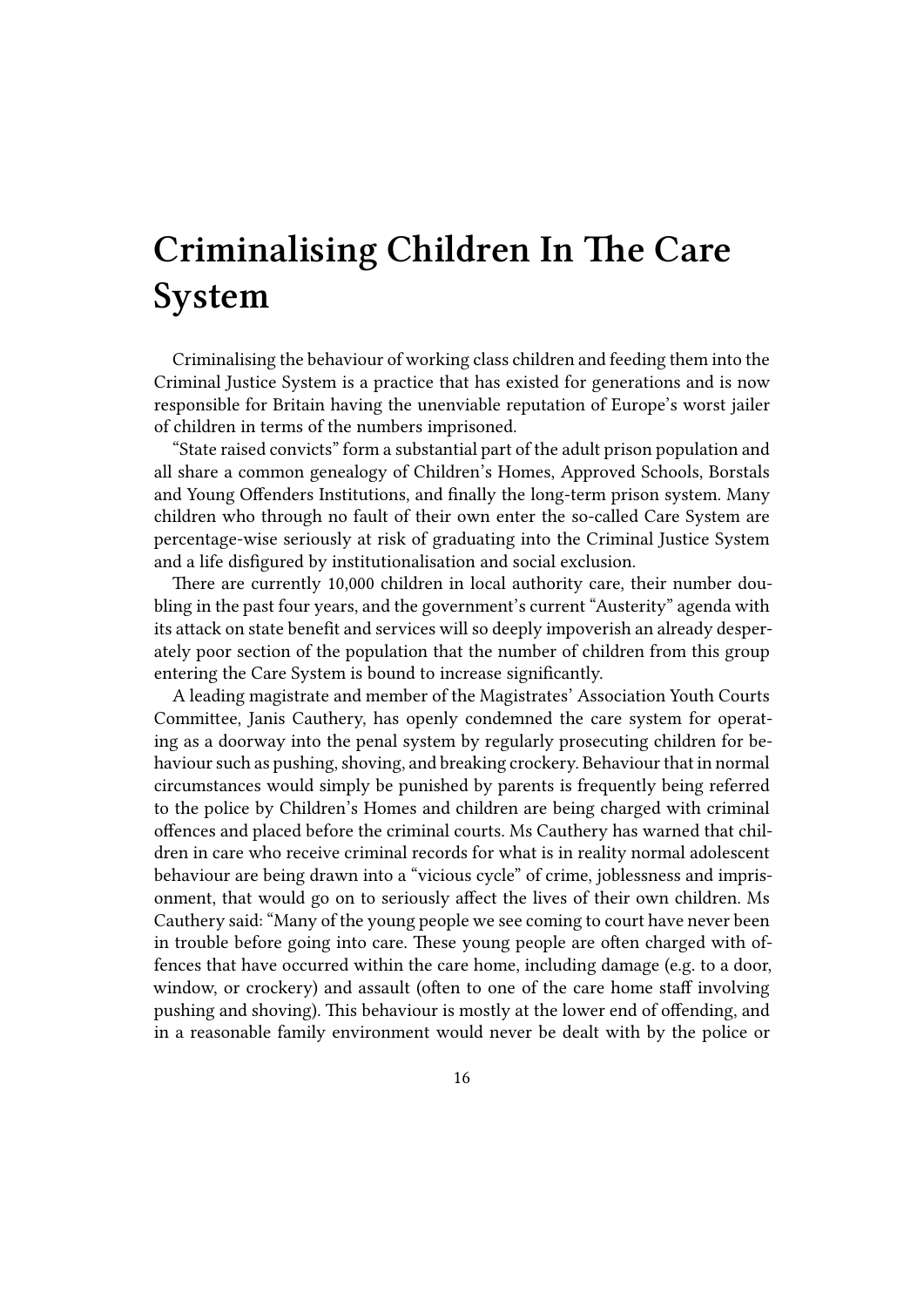courts. We worry about these children being criminalised". She added: "Surely the home has a duty to try to help the young people and find other solutions rather than resorting to the courts for minor offences which, in a normal family environment, would not be thought of as offending behaviour". She went on to warn that the maltreatment of children in care might be the reason for the "anti-social behaviour" in the first place, which is what classically happens in total institutions when inmates resist and challenge brutal regimes.

Recent high-profile cases when neglect by social workers has seriously contributed to the deaths of children already at serious risk from abusive or drugaddicted parents has created a public mood and climate favourable to the placing into care of even more poor and disadvantaged children, and for many of them an entry route into the penal system. The massive empowerment of social workers in the wake of tragedies like the Baby P case to remove more children into care, often for contentious and contested reasons, makes it reasonable to ask the question if many of these children actually face even greater abuse and the risk of destroyed lives by being placed INTO care.

There is clearly a greater propensity on the part of staff supervising the behaviour of children in care to view any non-conformist or disruptive behaviour on the part of such children as potentially criminal and therefore requiring intervention by the police and courts at the earliest opportunity, which also absolves such staff of the responsibility of working closely and consistently with young people in dealing with such behaviour in an emotionally supportive setting. How much easier to just offload such "difficult" children onto the courts and Young Offender System, where an awful self-fulfilling prophecy then takes place along with the process of criminalisation and institutionalisation. Ultimately, the wider society reaps the cost and consequences of this abandonment of vulnerable children to the Criminal Justice System.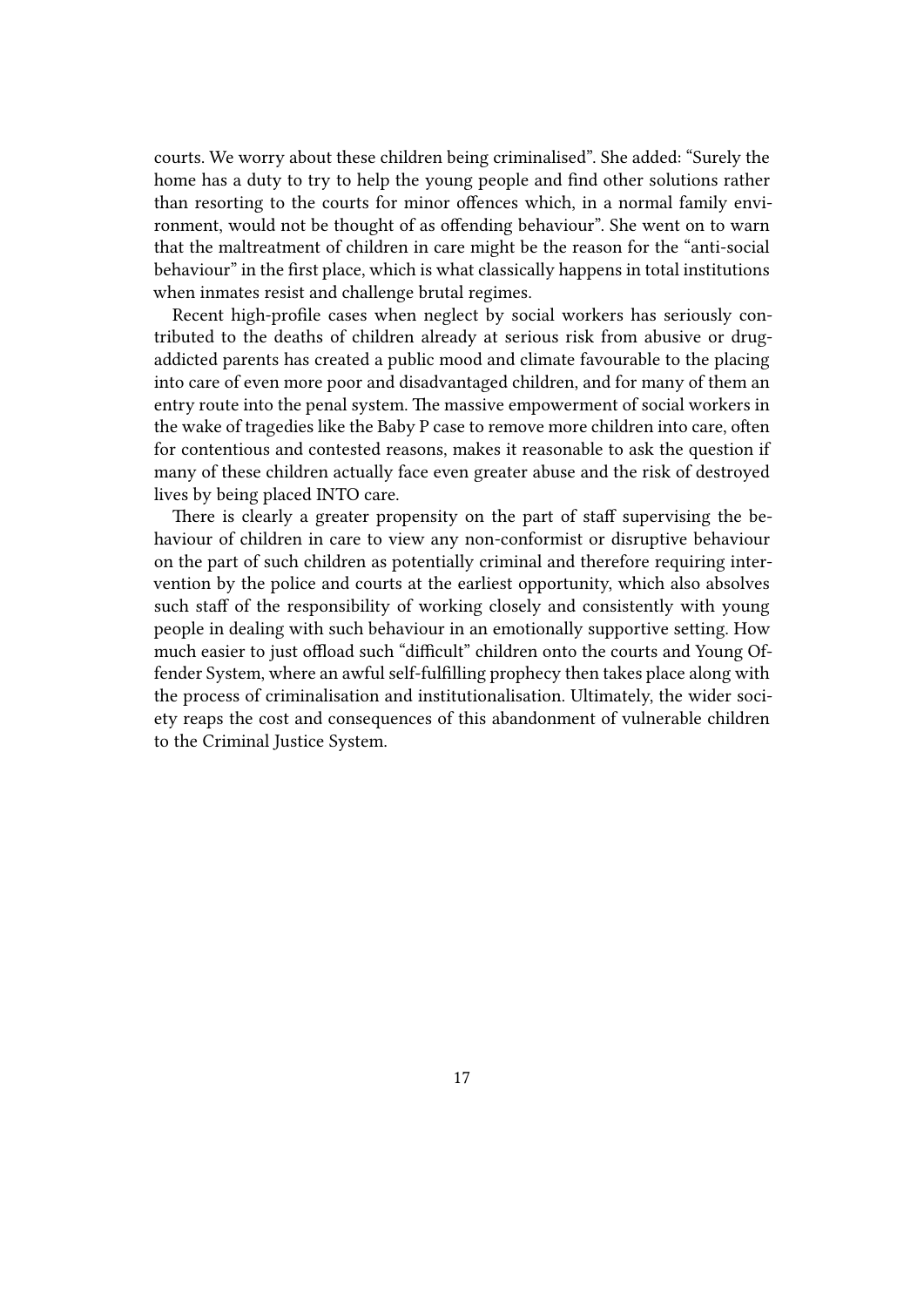### **Conditions in Youth Prisons**

In 2004 15 year old Gareth Myatt died whilst bring restrained by three members of staff at a privatized children's prison called Rainsbrook Secure Training Centre in Warwickshire. In the same year 14 year old Adam Rickwood hanged himself in another privatized children's jail, Hassockfield Secure Training Centre in Co. Durham. A Judge later ruled that the guards who restrained Adam shortly before his death had used unlawful force on him. Six years later and following a sustained campaign by parents of imprisoned children and groups like the Children's Rights Alliance for England (CRAE) a shocking government document detailing control methods used on children, some as young as 12, in custody has been revealed under the Freedom of Information Act.

Published by the Prison Service in 2005 and classified as a restricted government document, the manual provides staff in secure training centres with authorization to inflict physical pain on children with so-called restraint and self-defence techniques. The methods of physical force described in the manual are so legally questionable that the government was prepared to be taken to a tribunal to fight against disclosure of the document despite a ruling by the Information Commissioner that it should be publicly released. Previously government officials had even refused to provide a copy to the Parliamentary Human Rights Committee. Eventually the Ministry of Justice was forced to back down and release the document; it's contents made the reticence of the Justice Ministry to shame with the public, such information all too self-explanatory.

Some of the restraint methods used against children in custody approved by the Justice Ministry, currently headed by the liberal-thinking Ken Clark, include ramming knuckles into the ribs of children and raking shoes down the shins. It also authorised staff to: Drive straightened fingers into the young person's face, and then quickly drive the straightened fingers of the same hand downwards into the young person's groin area. Use an inverted knuckle into the trainee's sternum and drive inward and upward. Continue to carry alternate elbow strikes to the young person's ribs until a release is achieved. Nose distraction techniques – sharp blows to the children's nose had already been found by the Court of Appeal to have been routinely and unlawfully used against children in at least one secure training centre. The contracting out of such brutal methods of control and punishment to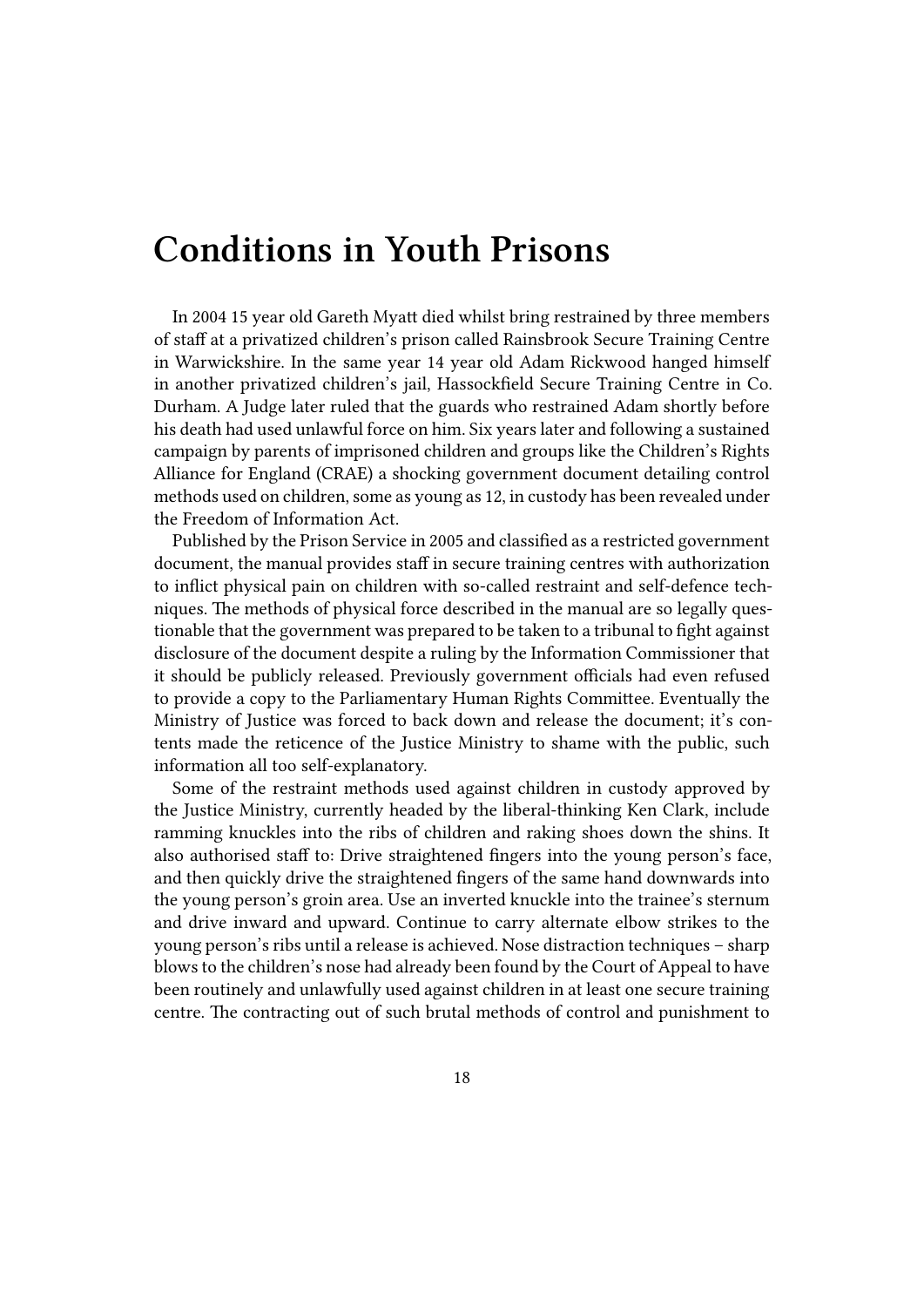institutions run by private firms for profit raises an obvious moral question and issue.

Instructions issued to staff in the secure training centres reveal a calculated understanding that such control techniques could lead to serious injury to the child and even death; the techniques could risk a fracture of the skull and temporary or permanent blindness caused by rupture of the eyeball or detached retina. There is also an acknowledgment that some techniques could cause asphyxia; staff are told that while applying headlocks to children that if breathing is compromised it could lead to a medical emergency.

Carolyne Willow, national co-ordinator of CRAE, said: The manual is deeply disturbing and stands as state authorisation of institutionalised child abuse. What made former ministers believe that children as young as 12 could get so out of control so often that staff should be taught how to ram their knuckles into their rib cages? Would we allow teachers. etc., to be trained in how to deliberately hurt and humiliate children?

Images of Abu Graib prison in Iraq are evoked by instructions instruction to force difficult children to adopt a kneeling position while a second member takes control of the head by grabbing the back of the neck while cupping the chin. Whilst in this position steel handcuffs are applied to the child. Ms Willow describes such methods as The ritualistic humiliation of children and a clear abuse of human rights.

Phillip Noyes, director of strategy and development at the National Society for the prevention of cruelty to children said: These shocking revelations graphically illustrate the cruel and degrading violence inflicted at times on children in custody. On occasions these restraint techniques have resulted in children suffering broken arms, noses, wrists and fingers. Painful restraint is a clear breach of children's human rights against some of the most vulnerable youngsters in society and has no place in a decent society.

During the 12 months up to March 2009, restraint was used 1.776 times in the UK's four secure training centres.

In the Houses of Lords on 21 July 2010 Lord McNally in response to questions about the methods of control described in the manual said we use the word children very casually to describe often very large and quite violent young people in these centres, and we also have a duty of care to the staff who deal with these often very violent young people. Often disturbed and unruly children, some as young as 12 years of age, are metamorphosed in Lord McNally's mind into large and physically violent young adults as he tries to defend what Ms Swaine the legal director of CRAE, describes as Guidance given in a staff authorised manual to violate human rights because is allows staff to deliberately hurt children outside cases of lifethreatening necessity.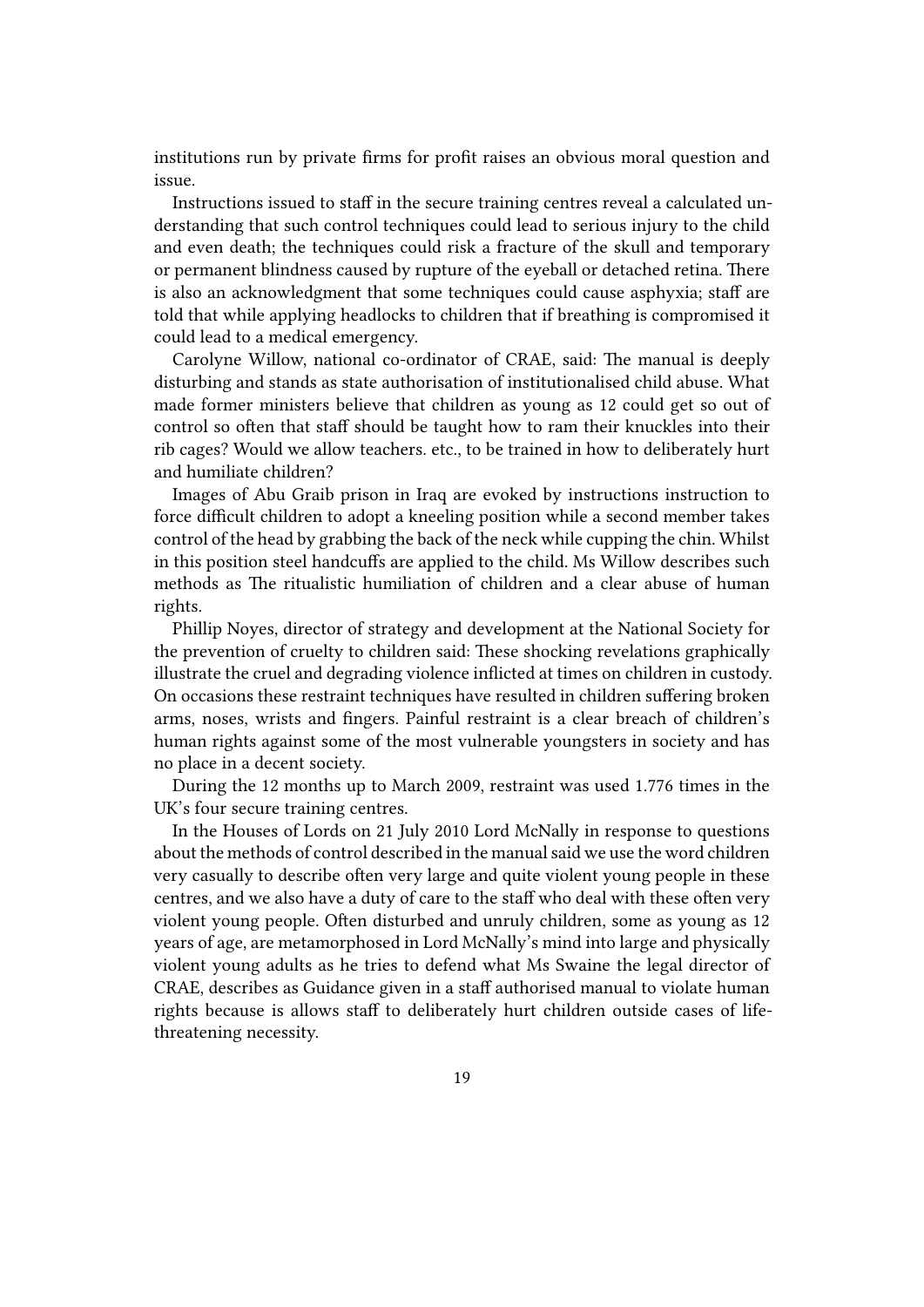What the manual actually reveals is an attitude and mindset that believes damaged and already brutalised children can be made to conform by the use of even more brutality and cruelty. In reality what such treatment creates is more severely disturbed young people seriously alienated from and actively hostile to society. What is being manufactured in these secure training centres are ticking time bombs that are then delivered into the wider community. A disproportionate number of seriously violent offenders and long-term prisoners are the product of a childhood spent in children's homes and youth custody institutions where physical abuse and violence formed a routine part of their treatment. When the lesson being taught to children in custody is that power is represented by the power to hurt and control then that lesson will eventually be learned and practised in their own lives. What is sown behind the walls of child prisons will eventually be reaped by the wider community. The campaign to stop the abuse of children in custody shouldn't be viewed as it is by tabloid newspapers and those responsible for that abuse as the prerogative of wishy-washy liberals; the wider society should realise that it has a vested interest in stopping the de-humanization of imprisoned children.